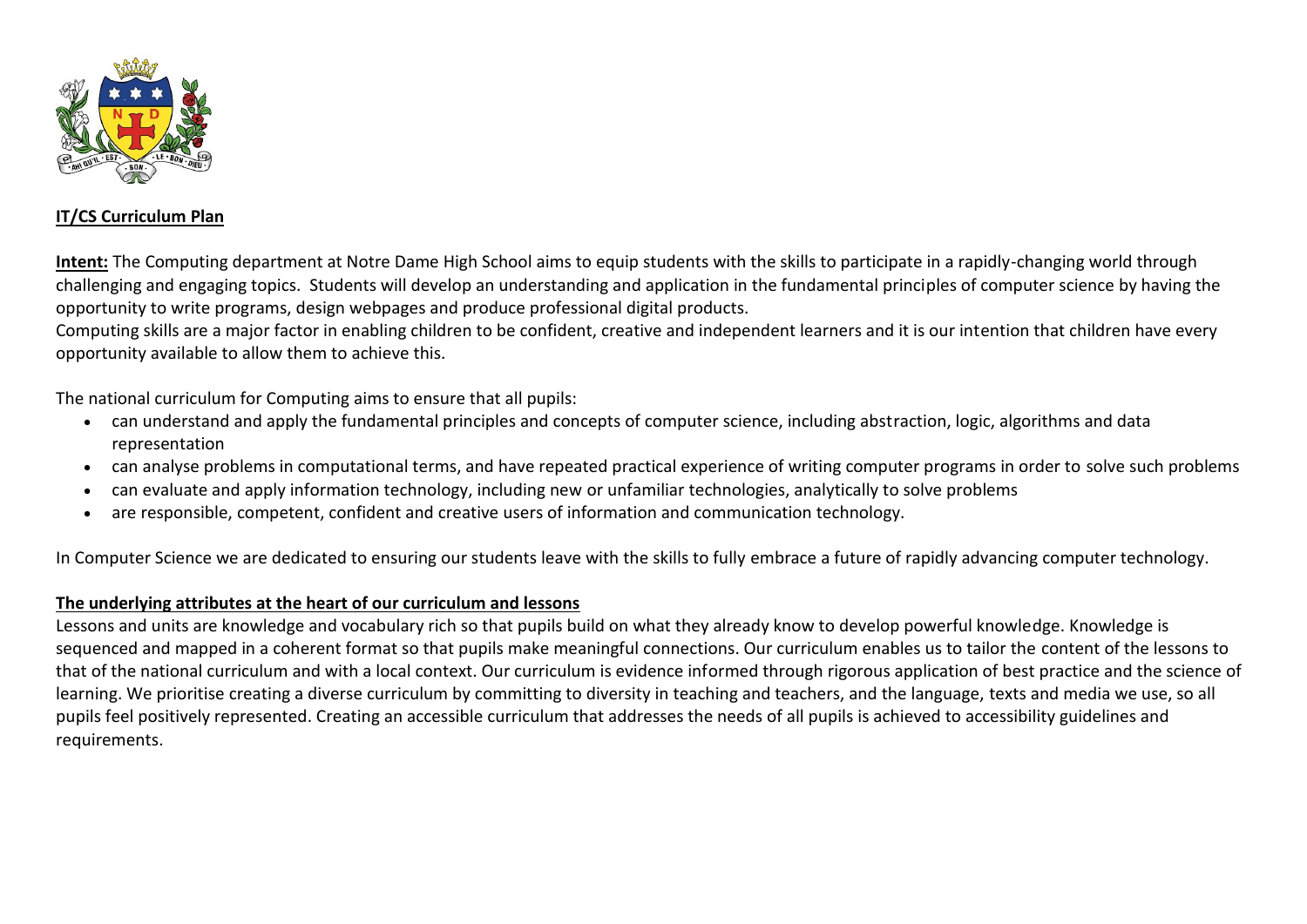| Year           | What will students learn?                                                                                                                                                                                                                                                                                                                                                                 | <b>Rationale</b>                                                                                                                                                                                                                                                                                                                                                                                                                                                                                                                                                                                                                                                                                                                                                                                                                                                                                                                                                                                                                                                                                                                                                                                                                                                                                                                                                                                                                                                                                                                                                                                                                                                                                                                                          | How will students be assessed?                                                                                                                                                                                                                                                    |  |
|----------------|-------------------------------------------------------------------------------------------------------------------------------------------------------------------------------------------------------------------------------------------------------------------------------------------------------------------------------------------------------------------------------------------|-----------------------------------------------------------------------------------------------------------------------------------------------------------------------------------------------------------------------------------------------------------------------------------------------------------------------------------------------------------------------------------------------------------------------------------------------------------------------------------------------------------------------------------------------------------------------------------------------------------------------------------------------------------------------------------------------------------------------------------------------------------------------------------------------------------------------------------------------------------------------------------------------------------------------------------------------------------------------------------------------------------------------------------------------------------------------------------------------------------------------------------------------------------------------------------------------------------------------------------------------------------------------------------------------------------------------------------------------------------------------------------------------------------------------------------------------------------------------------------------------------------------------------------------------------------------------------------------------------------------------------------------------------------------------------------------------------------------------------------------------------------|-----------------------------------------------------------------------------------------------------------------------------------------------------------------------------------------------------------------------------------------------------------------------------------|--|
| $\overline{7}$ | 1. Using Computers, Safely,<br>Effectively and Responsibly -<br>eSafety and savvy computer use<br>2. Control systems with Flowol -<br>Solving problems with flowcharts<br>3. Understanding computers -<br>Discover how computers work<br>4. Games programming in Scratch -<br>Design and program a live web<br>game<br>5. First steps in Small Basic -<br>Introductory programming skills | In year 7 we explore the following cornerstones of the computer science<br>curriculum:<br>1. Design, use and evaluate computational abstractions that model<br>the state and behaviour of real-world problems and physical<br>systems<br>2. Understand several key algorithms that reflect computational<br>thinking (for example, ones for sorting and searching); use logical<br>reasoning to compare the utility of alternative algorithms for the<br>same problem<br>3. Understand several key algorithms that reflect computational<br>thinking (for example, ones for sorting and searching); use logical<br>reasoning to compare the utility of alternative algorithms for the<br>same problem<br>4. Use two or more programming Languages, at least one of which is<br>textual, to solve a variety of computational problems; make<br>appropriate use of data structures (for example, lists, tables or<br>arrays); design and develop modular programs that use<br>procedures or functions<br>5. Understand simple Boolean Logic (for example, AND, OR and<br>NOT) and some of its uses in circuits and programming;<br>understand now numbers can be represented in binary, and be<br>able to carry out simple operations on binary numbers (for<br>example, binary addition, and conversion between binary and<br>decimal)<br>6. Understand the hardware and software components that make<br>up computer systems, and now they communicate with one<br>another and with other systems<br>7. Understand how instructions are stored and executed within a<br>computer system<br>8. Understand how data of various types (including text, sounds and<br>pictures) can be represented and manipulated digitally, in the<br>form of binary digits | Assessment is by a range of means<br>and includes multiple choice tests,<br>the use of an Assessment Portfolio<br>which includes questions on what<br>pupils have learned, space for<br>pupils to provide evidence of their<br>solutions and a self-assessment<br>levelling grid. |  |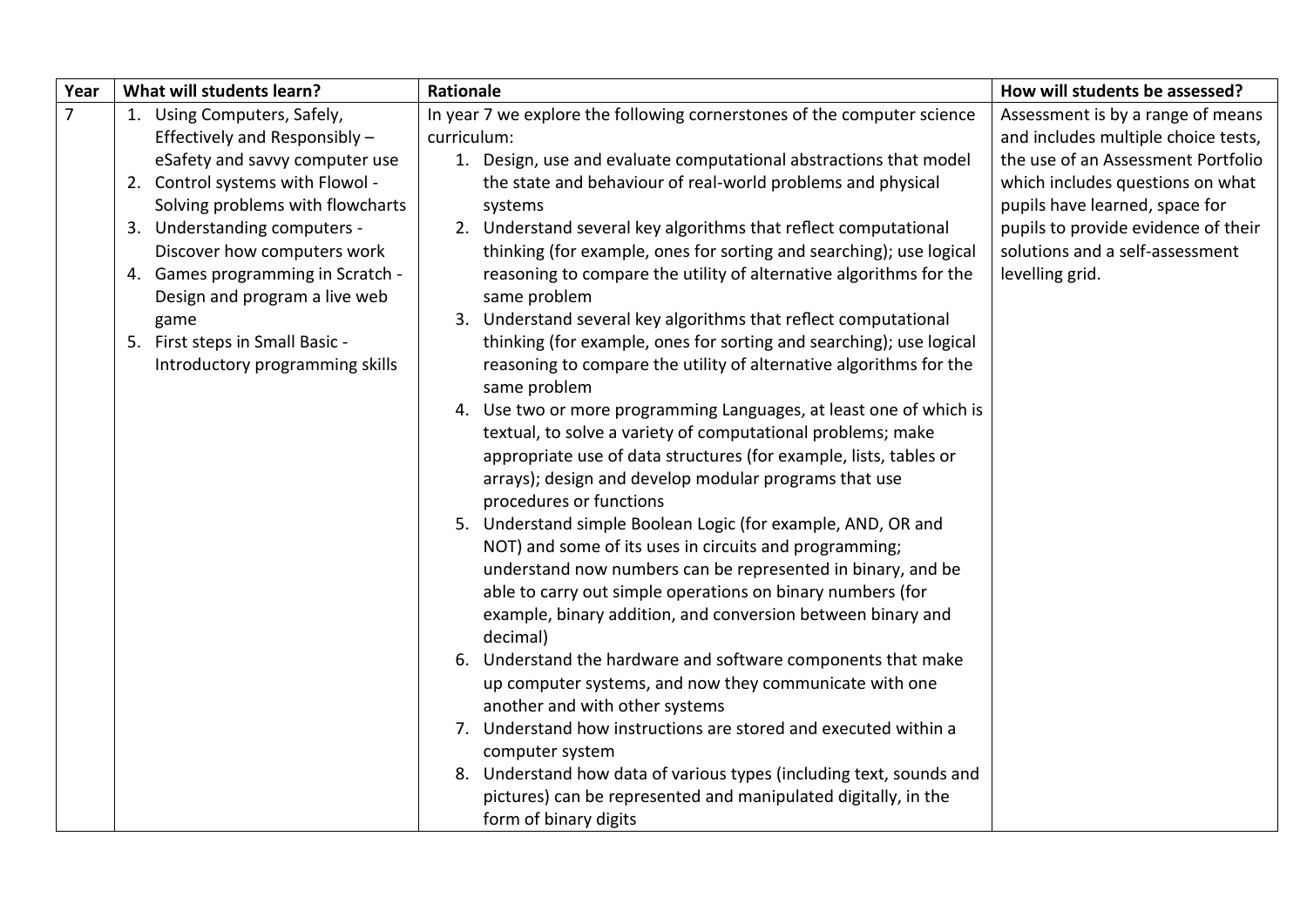|   |                                                                                                                                                                                                                                                                                                                                                                                    | Understand a range of ways to use technology safety,<br>9.<br>respectfully, responsibly and securely, including protecting their<br>online identity and privacy; recognise inappropriate content,<br>contact and conduct and know how to report concerns                                                                                                                                                                                                                                                                                                                                                                                                                                                                                                                                                                                                                                                                                                                                                                                                                                                                                                                                                                |                                                                                                                                                                                                                                                                                   |
|---|------------------------------------------------------------------------------------------------------------------------------------------------------------------------------------------------------------------------------------------------------------------------------------------------------------------------------------------------------------------------------------|-------------------------------------------------------------------------------------------------------------------------------------------------------------------------------------------------------------------------------------------------------------------------------------------------------------------------------------------------------------------------------------------------------------------------------------------------------------------------------------------------------------------------------------------------------------------------------------------------------------------------------------------------------------------------------------------------------------------------------------------------------------------------------------------------------------------------------------------------------------------------------------------------------------------------------------------------------------------------------------------------------------------------------------------------------------------------------------------------------------------------------------------------------------------------------------------------------------------------|-----------------------------------------------------------------------------------------------------------------------------------------------------------------------------------------------------------------------------------------------------------------------------------|
| 8 | 1. Computer crime and cyber<br>security - Hacking, data<br>protecting and the law<br>2. Database development - Build<br>and interrogate your own<br>software system<br>3. Introduction to Python - Learn to<br>program with confidence<br>4. Spreadsheet modelling - Develop<br>and test a new business model<br>5. Modelling in Small Basic - Model<br>sales for a lemonade stand | In year 8 we develop knowledge, skills and understanding of these<br>cornerstones of the computer science curriculum:<br>1. Design, use and evaluate computational abstractions that model<br>the state and behaviour of real-world problems and physical<br>systems<br>2. Understand several key algorithms that reflect computational<br>thinking (for example, ones for sorting and searching); use logical<br>reasoning to compare the utility of alternative algorithms for the<br>same problem<br>3. Use two or more programming Languages, at least one of which is<br>textual, to solve a variety of computational problems; make<br>appropriate use of data structures (for example, lists, tables or<br>arrays); design and develop modular programs that use<br>procedures or functions<br>4. Understand the hardware and software components that make<br>up computer systems, and now they communicate with one<br>another and with other systems<br>5. Understand a range of ways to use technology safety,<br>respectfully, responsibly and securely, including protecting their<br>online identity and privacy; recognise inappropriate content,<br>contact and conduct and know how to report concerns | Assessment is by a range of means<br>and includes multiple choice tests,<br>the use of an Assessment Portfolio<br>which includes questions on what<br>pupils have learned, space for<br>pupils to provide evidence of their<br>solutions and a self-assessment<br>levelling grid. |
| 9 | 1. Graphics - Discover bitmap and<br>vector graphics<br>2. Creating a video - Script, film and<br>edit an advertisement<br>3. HTML and website Development<br>- Design and code a modern<br>website                                                                                                                                                                                | In year 9 we further develop and consolidate knowledge, skills and<br>understanding of these cornerstones of the computer science<br>curriculum:<br>1. Understand several key algorithms that reflect computational<br>thinking (for example, ones for sorting and searching); use logical<br>reasoning to compare the utility of alternative algorithms for the<br>same problem                                                                                                                                                                                                                                                                                                                                                                                                                                                                                                                                                                                                                                                                                                                                                                                                                                        | Assessment is by a range of means<br>and includes multiple choice tests,<br>the use of an Assessment Portfolio<br>which includes questions on what<br>pupils have learned, space for<br>pupils to provide evidence of their<br>solutions and a self-assessment<br>levelling grid. |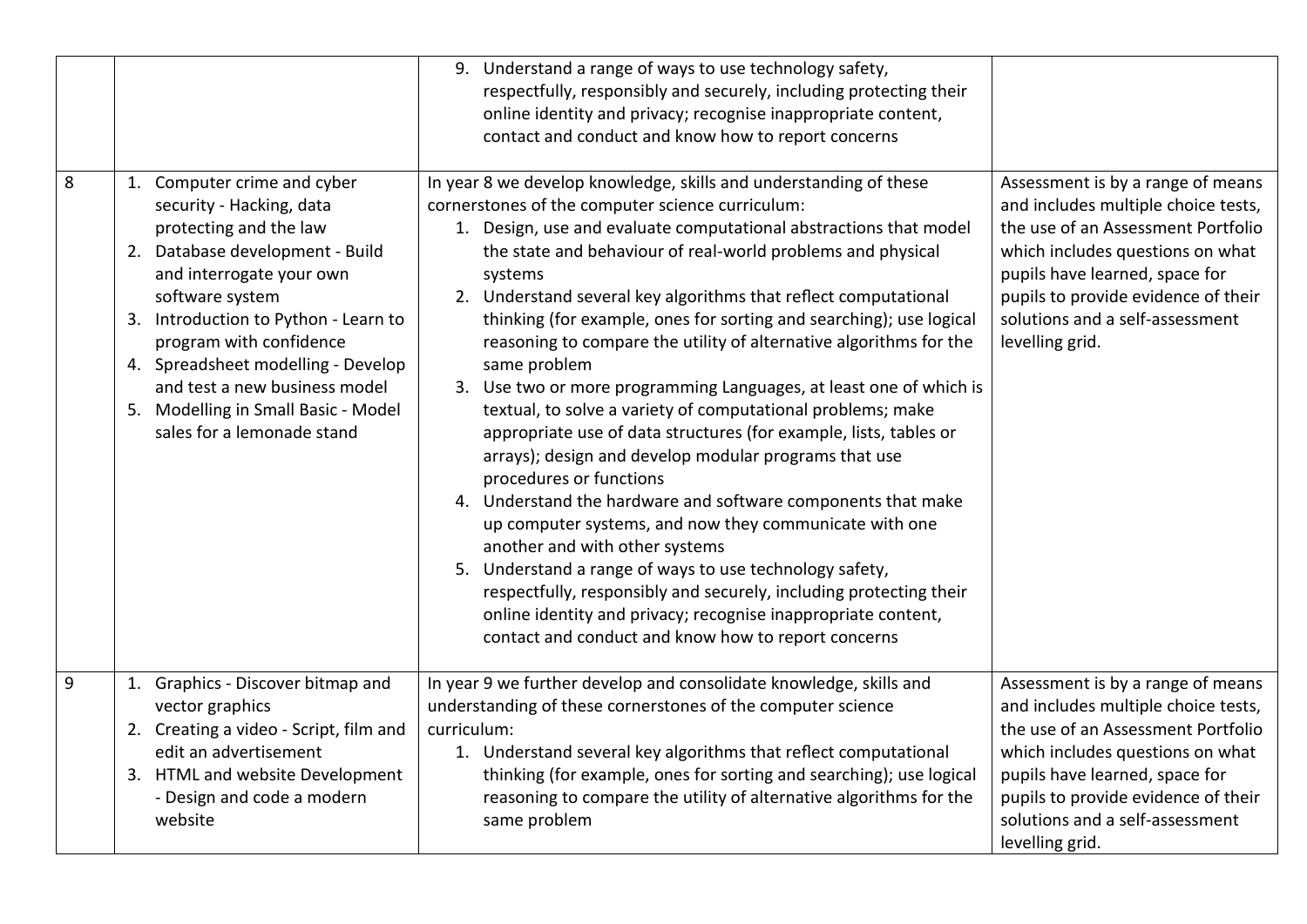|    | 4. Python Turtle - Improve<br>confidence in programming, use<br>graphics in a High-Level Language<br>5. Networks - Explore how data<br>travels the world                                                                                                                                                                                                         | 2. Use two or more programming Languages, at least one of which is<br>textual, to solve a variety of computational problems; make<br>appropriate use of data structures (for example, lists, tables or<br>arrays); design and develop modular programs that use<br>procedures or functions<br>3. Understand the hardware and software components that make<br>up computer systems, and now they communicate with one<br>another and with other systems<br>4. Understand how data of various types (including text, sounds and<br>pictures) can be represented and manipulated digitally, in the<br>form of binary digits<br>We explore some further cornerstones to prepare students for an<br>information technology/computer science GCSE option by the creation of<br>digital artefacts to meet these objectives:<br>• Undertake creative projects that involve selecting, using, and<br>combining multiple applications, preferably across a range of<br>devices, to achieve challenging goals, including collecting and<br>analysing data and meeting the needs of known users<br>Create, re-use, revise and repurpose digital artefacts for a given<br>audience, with attention to trustworthiness, design and usability |                                                                                                                                                                                                                                                                                                                                                                  |
|----|------------------------------------------------------------------------------------------------------------------------------------------------------------------------------------------------------------------------------------------------------------------------------------------------------------------------------------------------------------------|--------------------------------------------------------------------------------------------------------------------------------------------------------------------------------------------------------------------------------------------------------------------------------------------------------------------------------------------------------------------------------------------------------------------------------------------------------------------------------------------------------------------------------------------------------------------------------------------------------------------------------------------------------------------------------------------------------------------------------------------------------------------------------------------------------------------------------------------------------------------------------------------------------------------------------------------------------------------------------------------------------------------------------------------------------------------------------------------------------------------------------------------------------------------------------------------------------------------------------|------------------------------------------------------------------------------------------------------------------------------------------------------------------------------------------------------------------------------------------------------------------------------------------------------------------------------------------------------------------|
| 10 | 1. Python: Next steps - Advanced<br>programming in Python<br>2. J277 Unit 6: Algorithms -<br>Specification J277 from 2020 -<br>Paper 2<br>3. J277 Unit 7: Programming -<br>Specification J277 from 2020 -<br>Paper 2<br>4. J277 Unit 8: Logic and languages -<br>Specification J277 from 2020 -<br>Paper 2<br>20 hours practical programming<br>6. Exam Practice | Our GCSE (9-1) in Computer Science will encourage students to:<br>1. Understand and apply the fundamental principles and concepts<br>of Computer Science, including abstraction, decomposition, logic,<br>algorithms, and data representation<br>2. Analyse problems in computational terms through practical<br>experience of solving such problems, including designing, writing<br>and debugging programs<br>3. Think creatively, innovatively, analytically, logically and critically<br>4. Understand the components that make up digital systems, and<br>how they communicate with one another and with other systems<br>5. Understand the impacts of digital technology to the individual<br>and to wider society<br>6. Apply mathematical skills relevant to Computer Science.                                                                                                                                                                                                                                                                                                                                                                                                                                         | A low stake quiz is provided via<br>Kahoot for each lesson in each of<br>the J277 Units - this is used to look<br>for a correct any common<br>misconceptions<br>A written assessment test is<br>provided at the end of each J277<br>Unit with questions to assess<br>understanding that unit. These are<br>offset in order to gain recall and<br>recovery skills |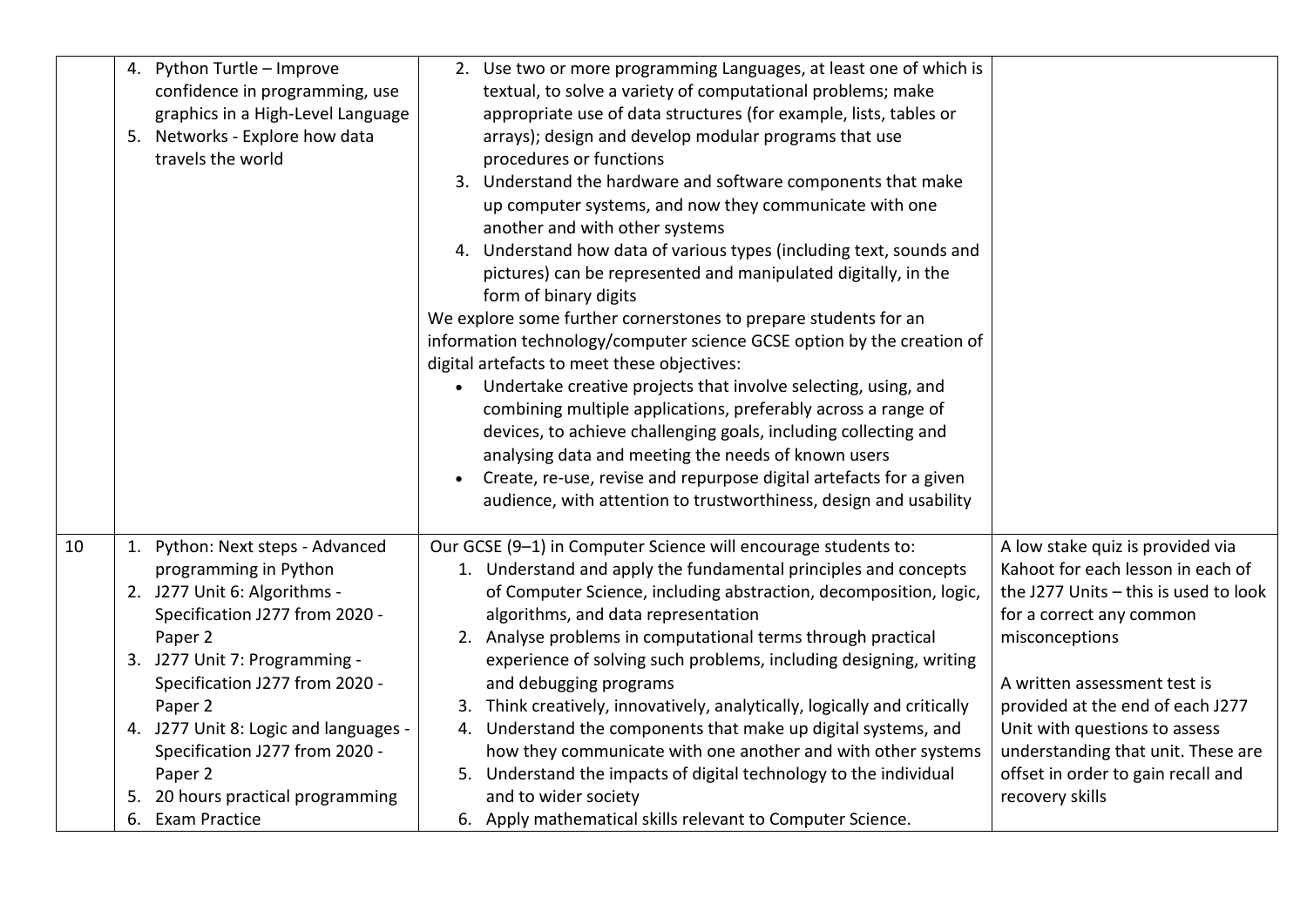| 11 | 7. J277 Unit 1: Systems architecture<br>- Specification J277 from 2020 -<br>Paper 1<br>8. J277 Unit 2: Data representation<br>- Specification J277 from 2020 -<br>Paper 1<br>9. J277 Unit 3: Networks,<br>connections and protocols -<br>Specification J277 - Paper 1<br>10. J277 Unit 4: Network security |                                                                                                                                                                                                                                                                                                                                                                                                                                                                                                      | Mock exam assessments are<br>carried out in accordance with<br>school directives<br>Paper 1 is assessed by a written<br>paper of 1 hour and 30 minutes<br>duration. It is worth 50% of total<br>GCSE, 80 marks This is a non-<br>calculator paper. All questions are<br>mandatory.                                                                                                                                                                                                                 |
|----|------------------------------------------------------------------------------------------------------------------------------------------------------------------------------------------------------------------------------------------------------------------------------------------------------------|------------------------------------------------------------------------------------------------------------------------------------------------------------------------------------------------------------------------------------------------------------------------------------------------------------------------------------------------------------------------------------------------------------------------------------------------------------------------------------------------------|----------------------------------------------------------------------------------------------------------------------------------------------------------------------------------------------------------------------------------------------------------------------------------------------------------------------------------------------------------------------------------------------------------------------------------------------------------------------------------------------------|
|    | and systems software -<br>Specification J277 - Paper 1<br>11. J277 Unit 5: Impacts of digital<br>technology - Specification J277<br>from 2020 - Paper 1<br>12. Exam preparation and revision                                                                                                               |                                                                                                                                                                                                                                                                                                                                                                                                                                                                                                      | Paper 2 is assessed by a written<br>paper of 1 hour and 30 minutes<br>duration. It is worth 50% of total<br>GCSE, 80 marks This is a non-<br>calculator paper. This paper has<br>two sections: Section A and Section<br>B. Students must answer both<br>sections. In Section B, questions<br>assessing students' ability to write<br>or refine algorithms must be<br>answered using either the OCR<br>Exam Reference Language or the<br>high-level programming language<br>they are familiar with. |
| 12 | 1. Unit 10: Computational thinking -<br>Component 02<br>2. Unit 11: Programming techniques<br>- Component 02<br>3. Unit 12: Algorithms - Component<br>02<br>Practical Programming Project -<br>4.<br>Component 03                                                                                          | Our A Level in Computer Science is a practical subject where students<br>can apply the academic principles learned in the classroom to real-world<br>systems. It's an intensely creative subject that combines invention and<br>excitement, and can look at the natural world through a digital prism.<br>The aims of this qualification are to enable learners to develop:<br>1. An understanding of and ability to apply the fundamental<br>principles and concepts of computer science including; | A written assessment test is<br>provided at the end of each Unit<br>with questions to assess<br>understanding that unit. These are<br>offset in order to gain recall and<br>recovery skills                                                                                                                                                                                                                                                                                                        |